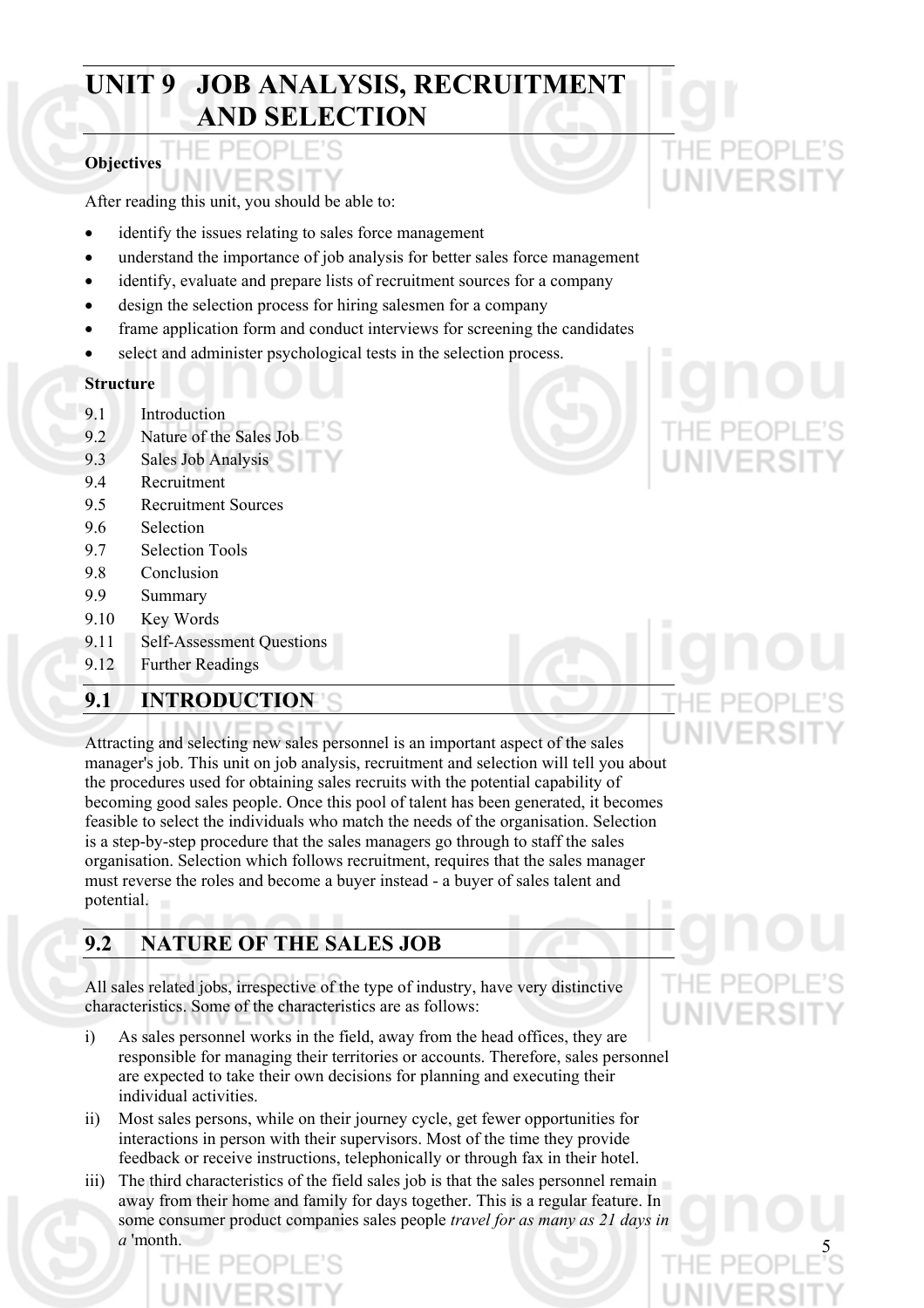Another important aspect of the sales job is the job monotony. Each sales person is doing the same work, repetitively with different customers. For example, a medical representative, makes the same presentation to all the medical doctors, day-after-day.

v) Lastly, success in a sales call doesn't depend on an individual's effort. It may so happen that the customer doesn't need your product or the customer was not happy with his previous experience, on delivery or after sales service or spares. All field sales job create, therefore, a normal tendency to get disheartened or

Each of the above characteristics have specific implications for recruitment and selection, and therefore, it is recommended while you are developing your recruitment and selection policies, you should not overlook the above points. Accordingly, job specifications should be decided.

# **9.3 SALES JOB ANALYSIS**

discouraged.

Sales force management is the personnel function in the marketing department of an organisation. The issues in sales force management are, therefore,, the same as that of the personnel management. However, these issues relate to only, those personnel who work in the sales department.

The starting point of all sales force management activities is the Job Analysis, as shown in figure 1.



Figure 1 Activites Involved in Managing the Sales Force

Figure 1 Activites Involved in Managing the Sales Force

In fact, the job analysis relates to the identification of job objectives, duties and responsibilities, analysis of working conditions, performance norms and the position in the organisation hierarchy to identify the reporting relations.

Typically, a job analysis helps in three distinct ways. Most importantly, it helps in the Job Description, i.e., in identifying various activities-major and trivial, to be performed under the job It also helps in identifying the qualifications, and individuals characteristics, in relation to the job, which is called job specifications.

A good approach to developing job description is to use a checklist of various activities relating to a sales personnel job. Some of these responsibilities are as follows: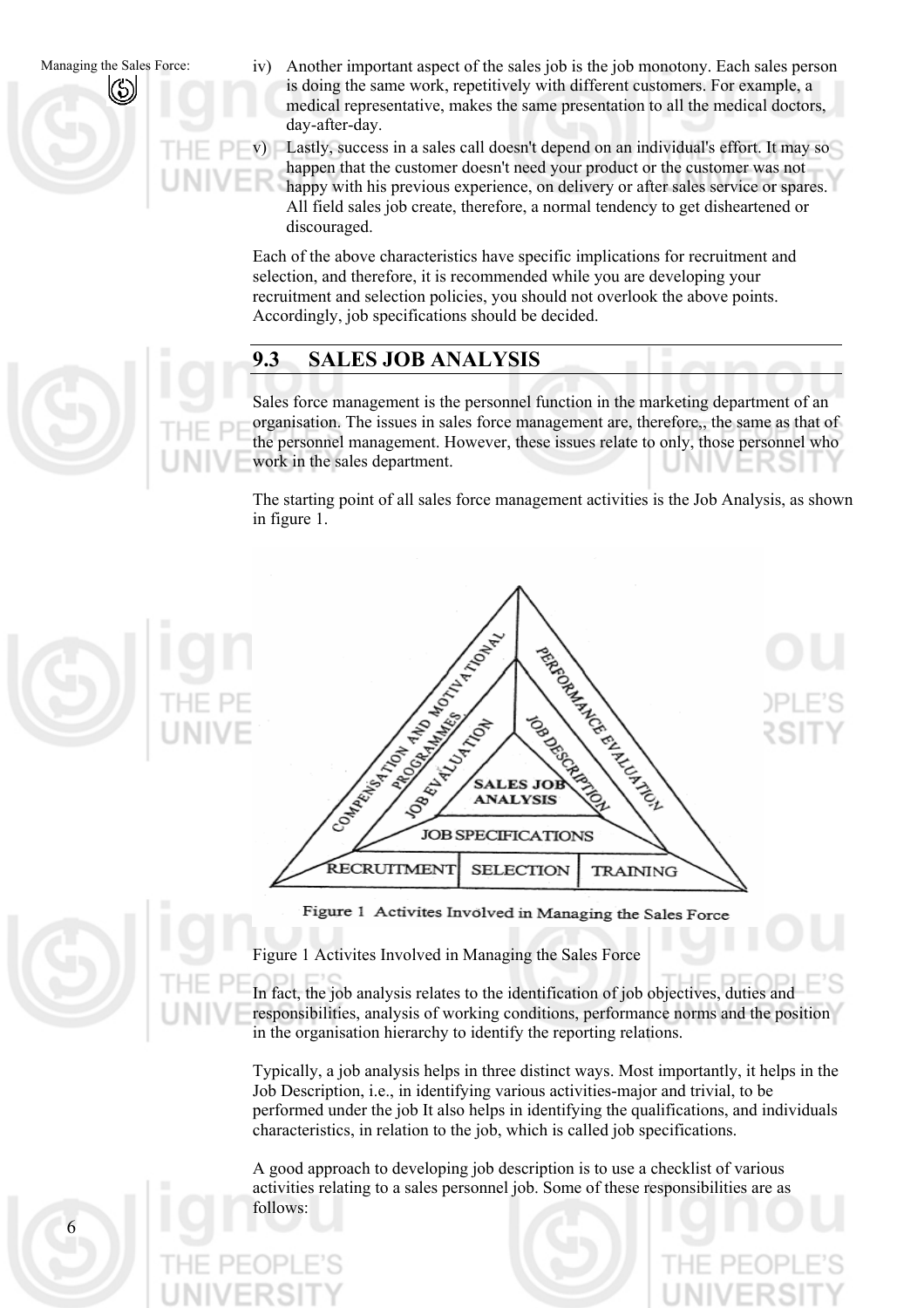Job Analysis Recruitment and Selection

|  | Basic Responsibilities of a Salesman |  |  |
|--|--------------------------------------|--|--|
|--|--------------------------------------|--|--|

| Sl. No.          | <b>Sales</b>                |    | <b>Specific Activities</b>   |  |
|------------------|-----------------------------|----|------------------------------|--|
|                  | Responsibilities            |    |                              |  |
| $\overline{1}$   | Direct Selling              | a. | Locating prospects           |  |
|                  |                             | b. | Determining prospects' needs |  |
|                  |                             | c. | Planning selling strategy    |  |
|                  |                             | d. | Interviewing.                |  |
|                  |                             | e. | Creating desire              |  |
|                  |                             | f. | Handling objectives          |  |
|                  |                             | g. | Completing sales             |  |
| $\overline{2}$ . | <b>Customer Relations</b>   | a. | Helping customers by solving |  |
|                  |                             |    | their problems and providing |  |
|                  |                             |    | special services             |  |
|                  |                             | b. | Training customers to use    |  |
|                  |                             |    | their purchases              |  |
|                  |                             | c. | Arranging displays and       |  |
|                  |                             |    | promotions                   |  |
|                  |                             | d. | Keeping customers up-to-date |  |
|                  |                             |    | on new developments          |  |
|                  |                             | e. | Settling complaints          |  |
|                  |                             | f. | Establishing and maintaining |  |
|                  |                             |    | good personal relations with |  |
|                  |                             |    | customers                    |  |
| $\overline{3}$ . | Product Knowledge           | a. | Knowing products and their   |  |
|                  |                             |    | applications                 |  |
|                  |                             | ъ. | Looking for new products     |  |
|                  |                             | c. | Keeping up-to-date on        |  |
|                  |                             |    | merchandise style and price  |  |
|                  |                             |    | changes                      |  |
|                  |                             | d. | Keeping up-do-date on        |  |
|                  |                             |    | competing products           |  |
| 4.               | General Administration      | a. | Maintaining call records     |  |
|                  |                             | b. | Carrying on routine          |  |
|                  |                             |    | correspondences              |  |
|                  |                             | c. | Checking customer's credit   |  |
|                  |                             | d. | Follow-up on inquiries       |  |
|                  |                             | e. | Maintenance expense-account  |  |
|                  |                             |    | records                      |  |
| $\overline{5}$   | <b>Management Relations</b> | a. | Making required reports      |  |
|                  |                             | b. | Reporting competitors'       |  |
|                  |                             |    | activities                   |  |
|                  |                             | c. | Working with other           |  |
|                  |                             |    | departments                  |  |

IIVERS

-IF PFOP NIVERSI

E PEOP **MIVERS** 

A detailed account of basic responsibilities of a sales person help in the identification of qualifications and individual characteristics, iii relation to the job. The process by which qualifications and personality characteristics are identified, is called Job Specifications which the person may have at the time of joining or they are imparted to the sales person, through training.

Once the job specifications are laid down, it becomes easier for a company to initiate the process of recruitment and selection. Also training can help a sales person to fulfill job responsibilities more effectively.

Non the less, it is generally believed that recruitment and selection process should be such, that it should help *you* to handpick those sales persons with `just right' kind of personality, since it *is*. difficult to develop personality through the training programmes. Job Analysis also helps in clearly identifying the job performance norms based *on* which the job evaluation can be done. Such an exercise provides a good bases for compensation management.

(In the remaining part of this unit issues related to recruitment and selection have been discussed and in a separate unit sales training has been covered).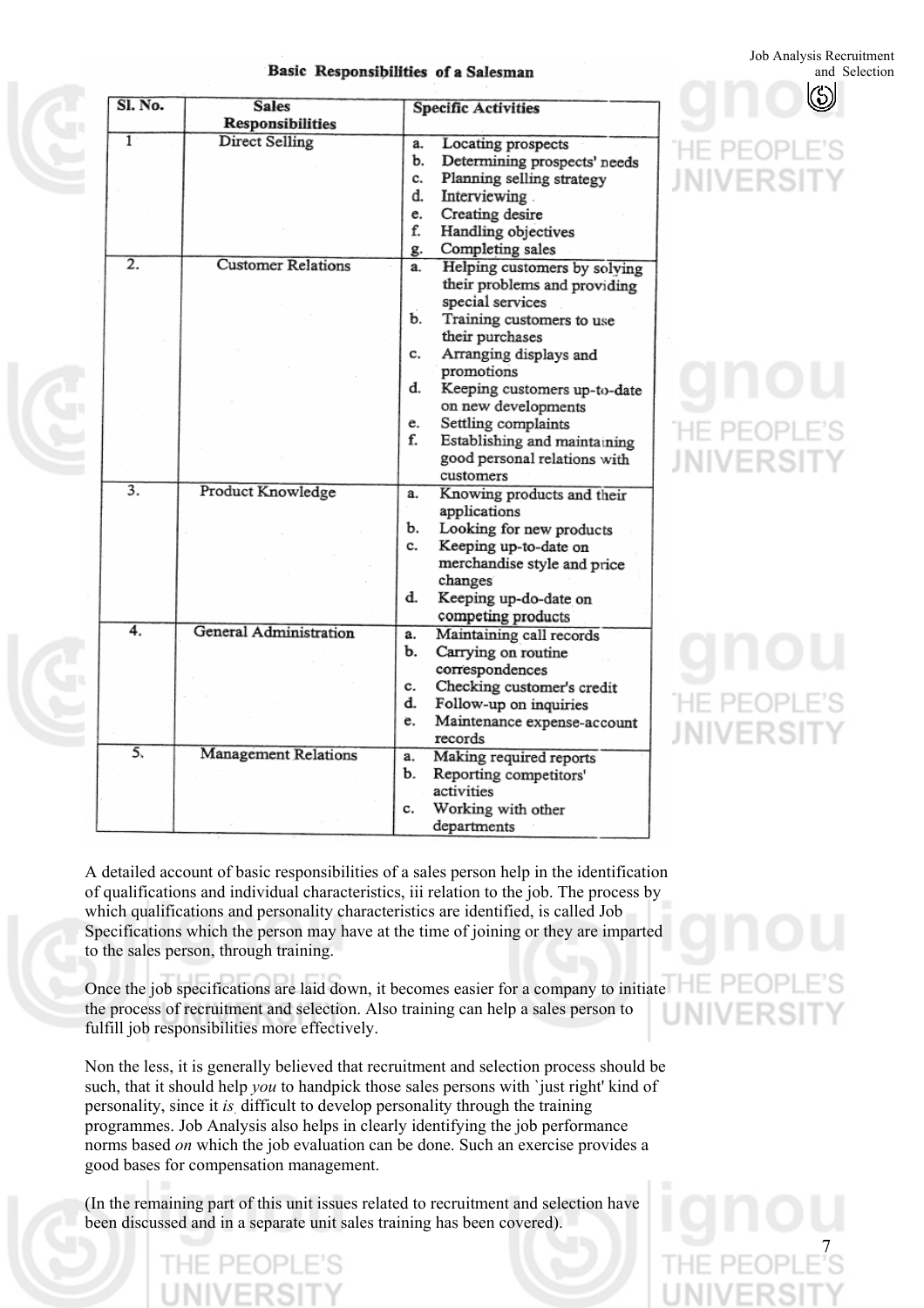8

# Managing the Sales Force: **9.4 RECRUITMENT**

Once a company has determined the number and kind of salesmen it requires, the next step in the selection is to get the right applications, in sufficient number, for the positions. All the activities involved in securing the applications for the sales positions are referred to as Recruitment. It does not include, but is followed by the selection process to evaluate and screen the applicants. The nature of recruitment effort for sales personnel differs from one company to another, mainly with respect to their recruitment sources. The recruitment policy of a company is influenced by its selling style, products, customers, financial resources and sales management policies. Different companies call for individuals with widely varying abilities, skills, education, training and experience. The scope of recruitment effort is influenced by the number of recruits desired, which in turn, is influenced by the size of sales organisation, rate of turnover, the forecasted sales volume. distribution channels and promotional strategy.

# **9.5 RECRUITMENT SOURCES**

Frequently used sources of salesmen are as follows.

# **Advertisements**

THE PEOPL **UNIVERSI** 

Advertisements are both a source of recruits and a method of reaching them. Newspapers, magazines and trade journals are the most widely used media for advertisements Advertisements ordinarily produce large number of applicants in a very short time and at a low cost. However, this factor may be offset by the increased expense of carefully screening the large number of prospects and the average quality of applicants may be of questionable character.

Recruitment advertisements usually include information about the company, nature of the job, specific qualifications required and compensation. The specific details in the advertisement vary with the company and its situation. The quality of prospects recruited by advertisement may be increased by careful selection of media and by proper statements of information in the advertisement. For example, by advertising in a trade journal rather than in a daily newspaper, a firm is being more selective in its search. An advertisement in trade journal assures reponses from people who are already in the profession and would be interested in selling. The amount and type of information given in the advertisement affects the quality and quantity of the applicants. The more the information given in the advertisement, the more it serves as a qualitative screening device. A firm, by stating minimum qualifications rather than optimum requirements can generate large number of applications, requiring more careful screening. There is no simple answer to the question of whether a company should place its name in its recruiting advertisement. The company name, if wellknown, is prominently featured, whereas small companies often follow the policy of giving a `box no.' in the advertisement. Further, on the mechanics of advertising, management must decide on such points as the day of the week to insert the advertisement, where to locate it in the medium and what size it should be. For instance, Sunday papers are read more leisurely and thoroughly, but-in a week-day edition, a company' s advertisement stands out more because these are fewer such other advertisements.

# **Employment Agencies**

Many companies use employment agencies to get the recruits for the sales positions. To use this source effectively, sales manager must ensure that the agency understands the company and its needs thoroughly. Whenever an agency is used, it should have the clear' understanding of the job's objective, job specifications and the literature about the company. Also agencies need time to learn about an employing firm and its unique requirements-thus considerable gains accrue from continuing relationships with agencies that perform satisfactorily. If the agency is selected carefully and good long-term relations are established with it, the dividends can be satisfying.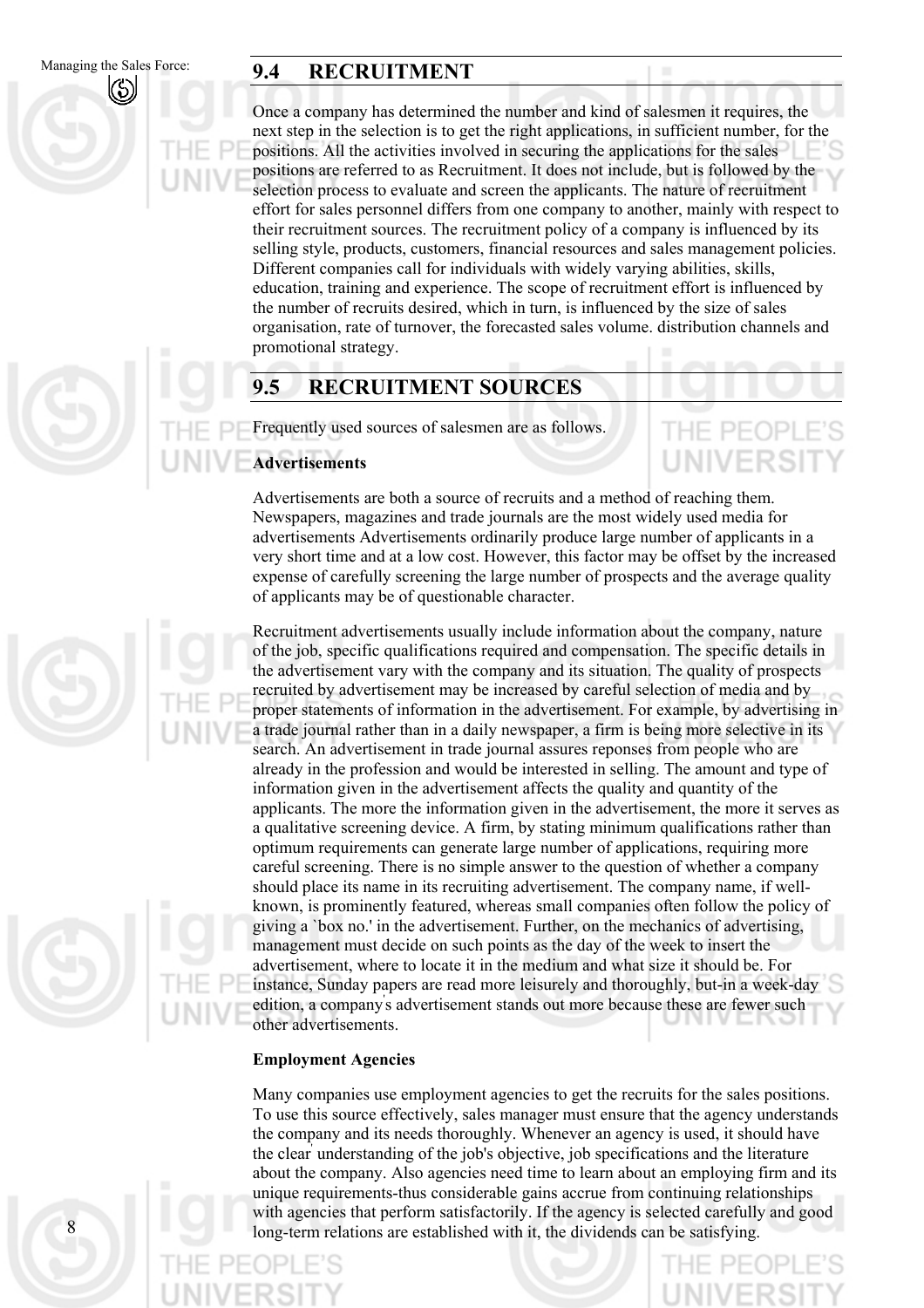This source includes colleges, universities, technical and vocational institutes. This source is, tapped for getting qualified people for entry level positions in sales. Students from technical/ vocational institutes or with specific subjects like Physics, Biology, Hotel Management are recruited by the companies, where selling requires specialised knowledge and skills for that particular industry. College graduates are generally taken by the companies having formal sales training programme or for simple selling jobs. Recruits from educational institutions are more easily adaptable than their more experienced counterparts. They have no developed loyalties for a firm or industry and they probably have not acquired any bad work habits. Usually, they have acquired certain social graces, are more poised and mature. They are supposed to have developed their ability to think, to reason logically and to express themselves reasonably well. Ordinarily, they do a good job of budgeting their time and managing their daily activities. Their main limitation is lack of selling experience. Men recruited from this source need training and thus take time for reaching the desired productivity level. To use this source effectively, it is important for the company to develop and maintain good relations with suitable educational institutions.

## **Salesmen of Non-competing Companies**

Individuals currently employed as salesmen for non-competing companies are often the attractive recruiting prospects. Such people already have selling experience, some of which may be readily transferable. For those, who have worked for companies in related industries-there is additional attraction of knowing something about the product and the market. Recruits from this source presumably have some selling skills and thus reduce the amount of training required. A firm that hires salesmen from other companies should be especially careful to determine, why the man is interested in changing jobs and why he wants to work for the hiring company. People hired from other companies may not have the same degree of loyalty, that recruits possess when promoted from within.

## **Salesmen of Competing Companies**

The question of whether to hire competitors' salesmen is argued on ethical grounds and from an economic standpoint. It is considered unethical to recruit the competitors' salesmen actively, after he has spent the money on hiring and training them. Furthermore, these salesmen may be able to divulge company secrets to the competitors. It is also seen as an attempt to take away competitors' customers. From an economic point of view, these are mixed feelings regarding this source. On one hand, they know the product, customers and competitors. They also are experienced sellers and, therefore, no money is required to be spent for their training. On the other hand, it is a costly source as generally, higher pay must be offered to them to leave their organisations. Some sales managers, as a matter of policy, refrain from hiring competitors' salespersons, as their loyalty towards company is questionable. They feel that an individual hired away from one organisation for higher pay or other enticements may be similarly tempted in future. In considering the recruitment of individuals currently working for competitors, a key question to answer is-why does this person want to leave his present position? When the new job will not improve the applicant's pay, status or future prospects, the desire to change the company may be traced to personality conflicts or instability. But the dissatisfaction with the present job does not always mean that the fault is that of an applicant. If the applicant has sound reasons for switching companies, the opportunity maybe presented to obtain a` promising person, who is ready for productive work

## almost immediately. **Internal Transfers**

The persons working in other departments of the company maybe transferred as salesmen to the sales department. This is generally used along with the other recruitment sources. Transfers are good prospects for sales positions, whenever product knowledge makes up a substantial portion of sales training. They are also familiar with company's objectives, policies and programmes. The accuracy of evaluating these men is more, as the management is able to observe their and evaluate their potential as salesperson before they are transferred to sales department. Factory and office employees may consider the transfer to sales department as promotion, which helps in increasing their moral and loyalty.

Job Analysis Recruitment **Educational Institutions**  and Selection

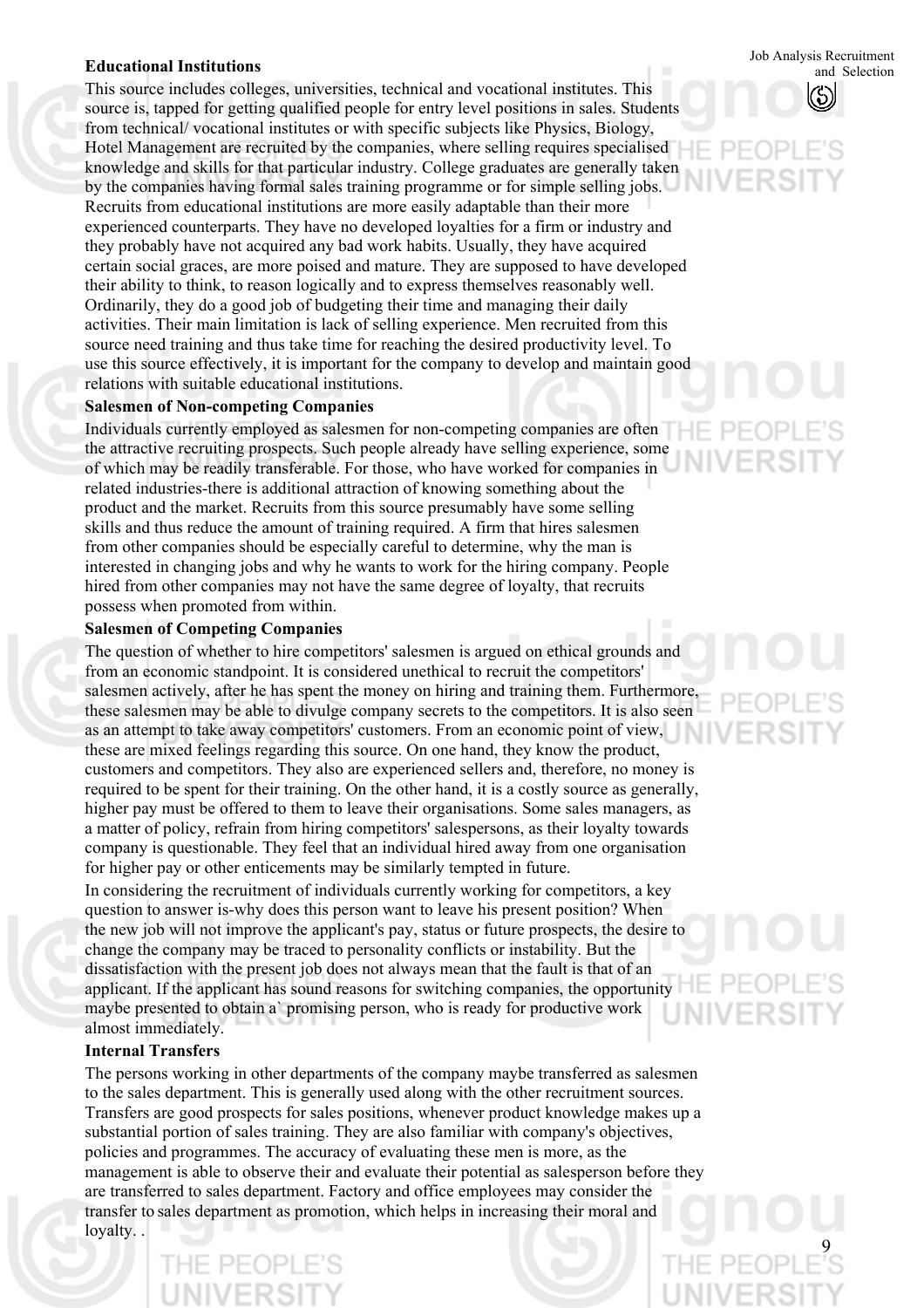$1<sub>0</sub>$ 

### **Recommendations of Present Salesmen**

A company's sales force is a good source of leads to new recruits. Salesmen typically have wide circles of acquaintances, since both on and off the job, they continually meet new people and generally have many friends with similar interests. Their contacts may yield good sales people because of their understanding of the job and the kind of salesmen required by the company. However, management faces the risk that the salesmen may recommend friends or business associates on the basis of personal feelings rather than on an impartial evaluation of prospects' qualifications. The firm should be able to weed them out through its selection process. When an applicant recommended by a salesmen is to be turned down, management should explain clearly but diplomatically to the salesman why his recruit is not being accepted. Sales people are valuable source of recommendations, when job must be filled in remote territories because sales personnel in the same or adjacent areas may know considerably more about unique territorial requirements and local sources of personnel than home-office' executives.

# **Activity 1**

Suggest suitable recruitment sources for the following

- a) Salesmen for selling a consumer non-durable.
- b) Salesmen for missionary selling for pharmaceutical company.
- c) Salesmen for technical selling for engineering firm.

*......................................................................................................................................... ......................................................................................................................................... .........................................................................................................................................* 

# **Activity 2**

A sales manager has hired 10 sales people a year for the past five years, and has been keeping records of recruitment sources. A summary of this information is as follows :

 $\mathbf{c}_n$   $\mathbf{r}_n$   $\mathbf{c}_n$ 

Recruitment Source No. of Recruitment Source Employment Agency Advertising Sales persons' Recommendations

| No. of Recruits |       | No. of Recruits No. of successful |
|-----------------|-------|-----------------------------------|
| obtained        | hired | sales people after                |
|                 |       | one year                          |
| 40              | 12    |                                   |
| 100             |       |                                   |
| 60              | 30    | 15                                |
|                 |       |                                   |

Should' the sales manager concentrate on any one or two recruitment sources? If so, which ones?

………………………………………………………………………………………… ………………………………………………………………………………………… ………………………………………………………………………………………… **9.6 SELECTION** 

After a company has determined the type and number of salesmen it needs and the applications for the job have been received, the management is ready for the third and the final stage of the selection system, i.e. selection process. It involves processing the applicants to select the individuals who best fit the needs of a particular company. The sales force selection process refers to the steps, the sales management goes through to staff the sales organisation. Specifically the process involves

- i) Critical analysis and evaluation of each tool and procedure.
- ii) development of a system for measuring the applicants against the predetermined requirements.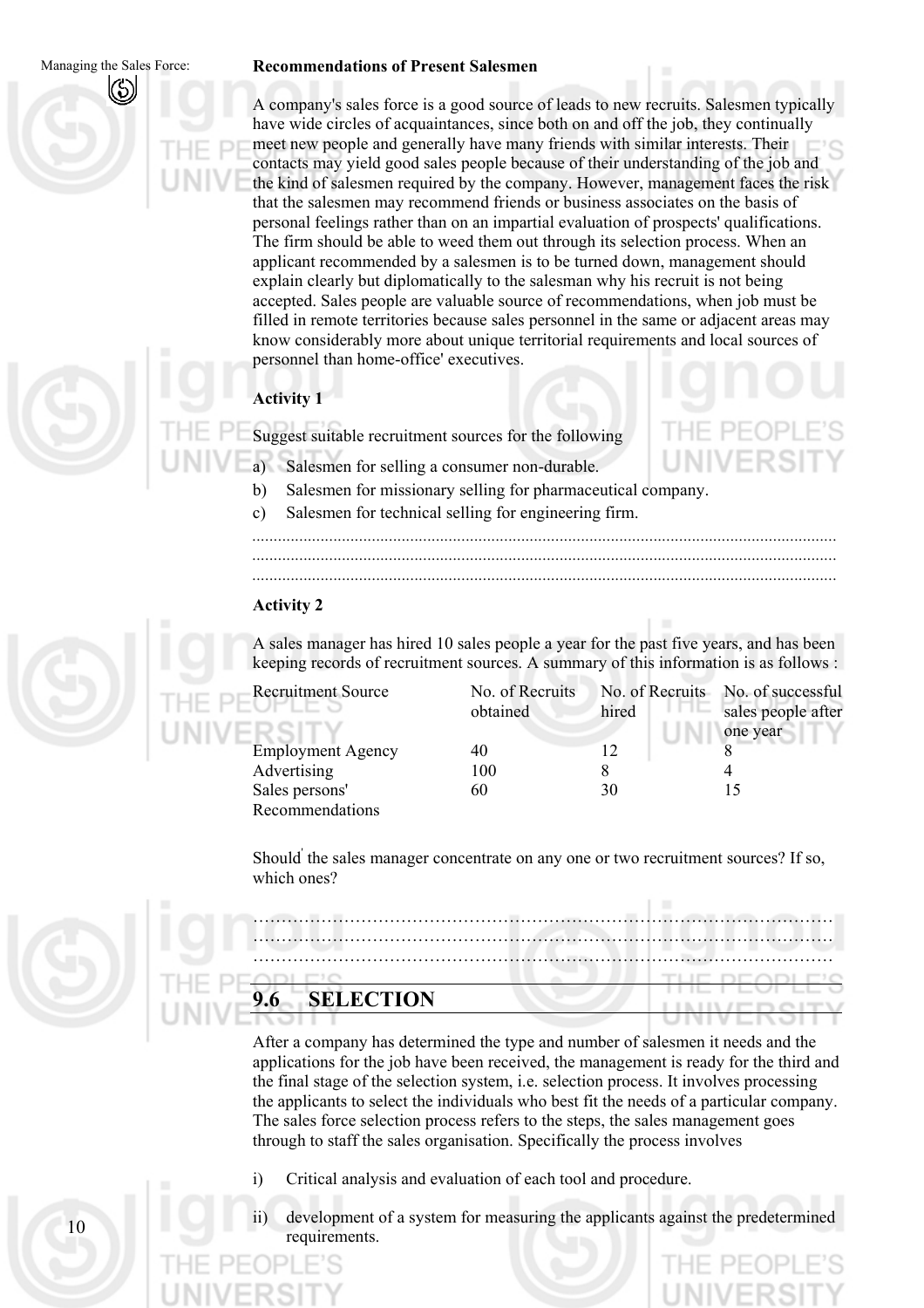Job Analysis Recruitment<br>and Selection process is to gather information about the<br>sale selection and Selection applicants for sales job, which is used for predicting their success/failure probabilities. A selection system can be visualised as a set of successive screens at any of which an applicant may be dropped from further consideration. It can range from simple one step system consisting perhaps of nothing more than an informal personal interview to a complex multiple step system. The following figure shows an example of a selection system consisting of seven steps.



Figure 1: A Seven Step Selection System.

# **Selection Policy Decision**

i) Which tools should be used?

ii) In what order should the tools be used?

The type of selection tools and their order of arrangement varies from company to company. Each company must design its own selection system to fit its information needs and budgetary limitations. The factors like the size of company, type of industry, the type of selling job, the financial condition of the company, affect the selection policy decisions of. the firm. Management must compare the cost of each tool with its ability to predict success/ failure probability (i.e. its helpfulness in hiring decisions) for deciding the type of tools to be used for selection process. For sequencing the tools, the principle that is generally followed is to use inexpensive and brief tools like short application form, brief interview or a simple test, in the initial stages of the selection process. The purpose of initial screens is to eliminate, as soon as possible, the obviously unqualified/undesirable recruits at the least cost. The more expensive and time consuming tools are used in the later stages of the selection process.

# **9.7 SELECTION TOOLS**

The commonly used tools for selecting the salesmen are as follows.

# **Application Form**

It is one of the two most widely used selection tools (the other is the interview). Generally, the application forms used by most of the companies fall under two categories: Short Application Form and Detailed Application Form.

**Short application form** is ordinarily used as an initial screening device. It asks for the factual information about the candidate in brief, so as to serve its purpose of eliminating the obviously unqualified applicants at the least cost and quickly. It includes items such as personal background, education and experience. This form can either be provided by the company or in the alternate, the applicants are asked to apply by sending their bio-data in brief.

**Detailed application form** is more extensive and covers each topic in depth. It is designed by each company according to its own information requirements. It varies widely from one company to another, for the designing depends upon the detailed description of the sales job. For example; a detailed application for sales engineer will be quite different from the detailed application form for medical representative. This form may be used as the only application form or alongwith the short application form. A longer form may be used as an initial screen if it is used to the exclusion of the short form. The facts stated on the form can

and Selection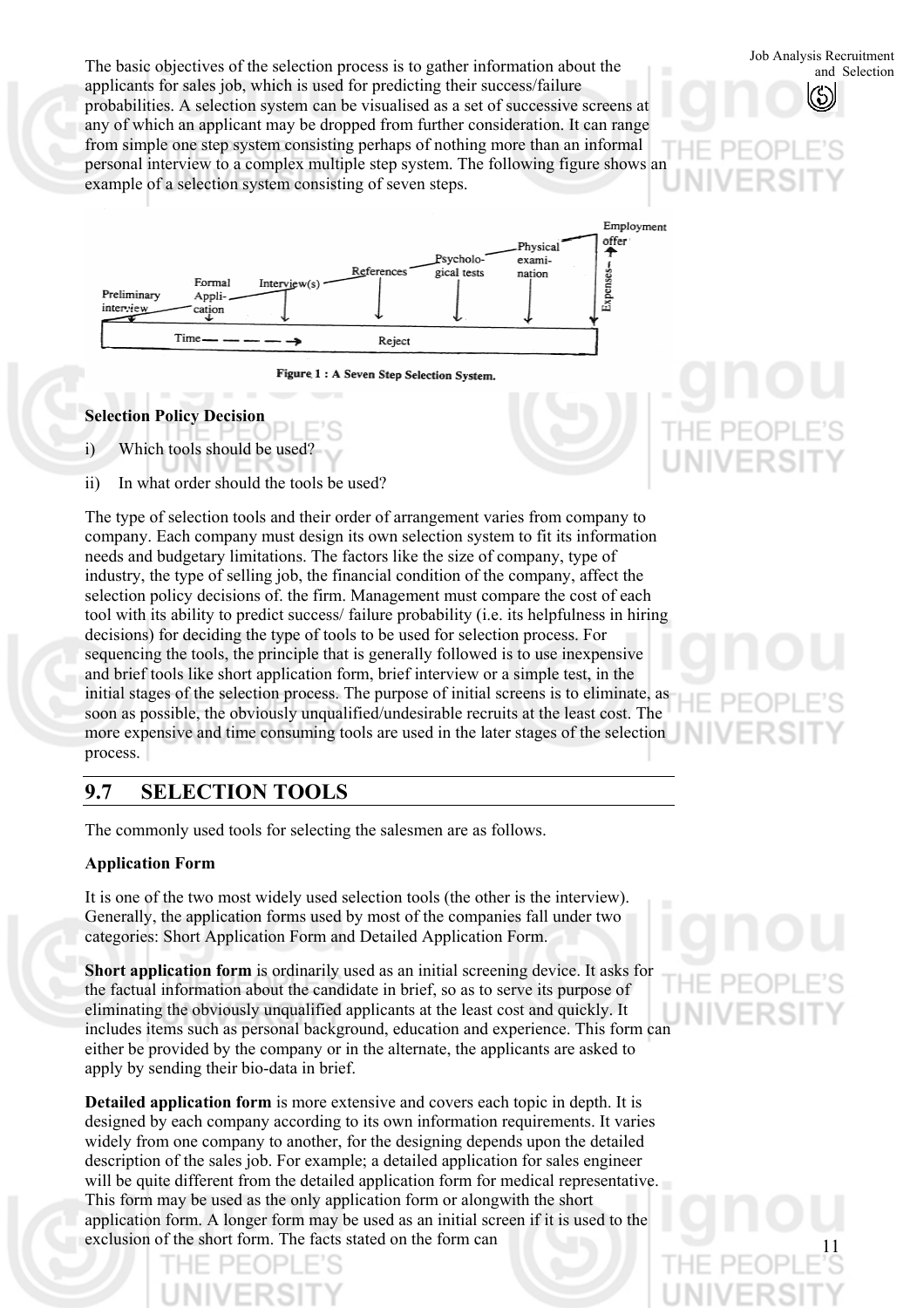$12$ 

be the basis for probing in an interview, for instance, by asking several questions related to the job experience as stated on the form. Also, if the applicant passes through the initial screens, management may need to refer, many times to the information stated on the form. This form is also used as a source of information to study the backgrounds of its good and poor salesmen and to establish scores and weights on specific requirements.

Objective scoring of application form: Each company, according to its job requirements, decides the ideal personal history requirements that would make the person successful on the sales job. Individuals possessing all the personal history requirements are the ones most likely to succeed on the job. However, many potentially successful salespeople do not possess all the requirements. One company found that most of its best salespeople were of the age group of 3035 yews at the time of hiring, yet there were some as young as 19 and omen as old as 48. Although the age group 30-35 years, may be the preferred age range, applicants outside this age range should still receive consideration, since other factors in their backgrounds may more than offset the fact that they are outside the desired age range. One of the ways to determine the total value of candidate is by using application form, on which an objective score has been assigned to each item. The maximum possible score for each of the item depends upon its importance in sales success. A higher score is allocated for the requirements which are more essential than those which are not so important. The points are assigned to an individual, for each of the item, according to its proximity to the ideal.

| <b>Example:</b> | Education | Maximum Score | - 8   |
|-----------------|-----------|---------------|-------|
|                 |           | High School   | $-5$  |
|                 |           | Diploma       | -6    |
|                 |           | Graduate      | $-8$  |
| Job Experience  |           | Maximum Score | $-10$ |
|                 |           | 1-2 years     | $-4$  |
|                 |           | 3-5 years     | $-10$ |
|                 |           | 5-7 years     | $-7$  |

For example, in an application form of a firm, 12 personal history items are used as selection factors. A maximum value is assigned to each of them according to its relative value on the form. The maximum total score is 150 points and the cut off score is 100. All the successful salespersons in this company scored over 100 when hired and the company automatically disqualifies all applications with score under 100.

**Information on the application form :** Some of be factors that affect the type and amount of information requested on an application form, may be

- i) The objective, the company has in using the application form-if it serves as an initial screen, it is shorter than one that will be used for complete personal history record.
- ii) The other selection tools and records used, often influence the design of the application form. Use of patterned inter-view, for instance, may enable a concern to shorten its form. On the other hand, a firm may want to duplicate its questions in order to check on a recruit's honesty, by seeing, if his answers on the form coincide with those obtained from other sources.
- iii) The nature of the job is another factor that influences the questions asked on the application form, because different sales jobs call for different qualifications. A firm trying to hire men with 5-10 years of sales experience, for example, is not so concerned about a recruit's activities in school and college. The information required on the application form., for hiring a salesman, for sales engineer's job to sell the technical product will be different from the information for hiring door-to-door salesman for selling low priced consumer product.
- iv) Another factor is the degree to which the selection function is decentralised. If home executives take part in the hiring of salesmen, the application form, probably, is detailed. But if territorial managers do the hiring, the form may be short because the other tools, especially the interviews, can be used more extensively.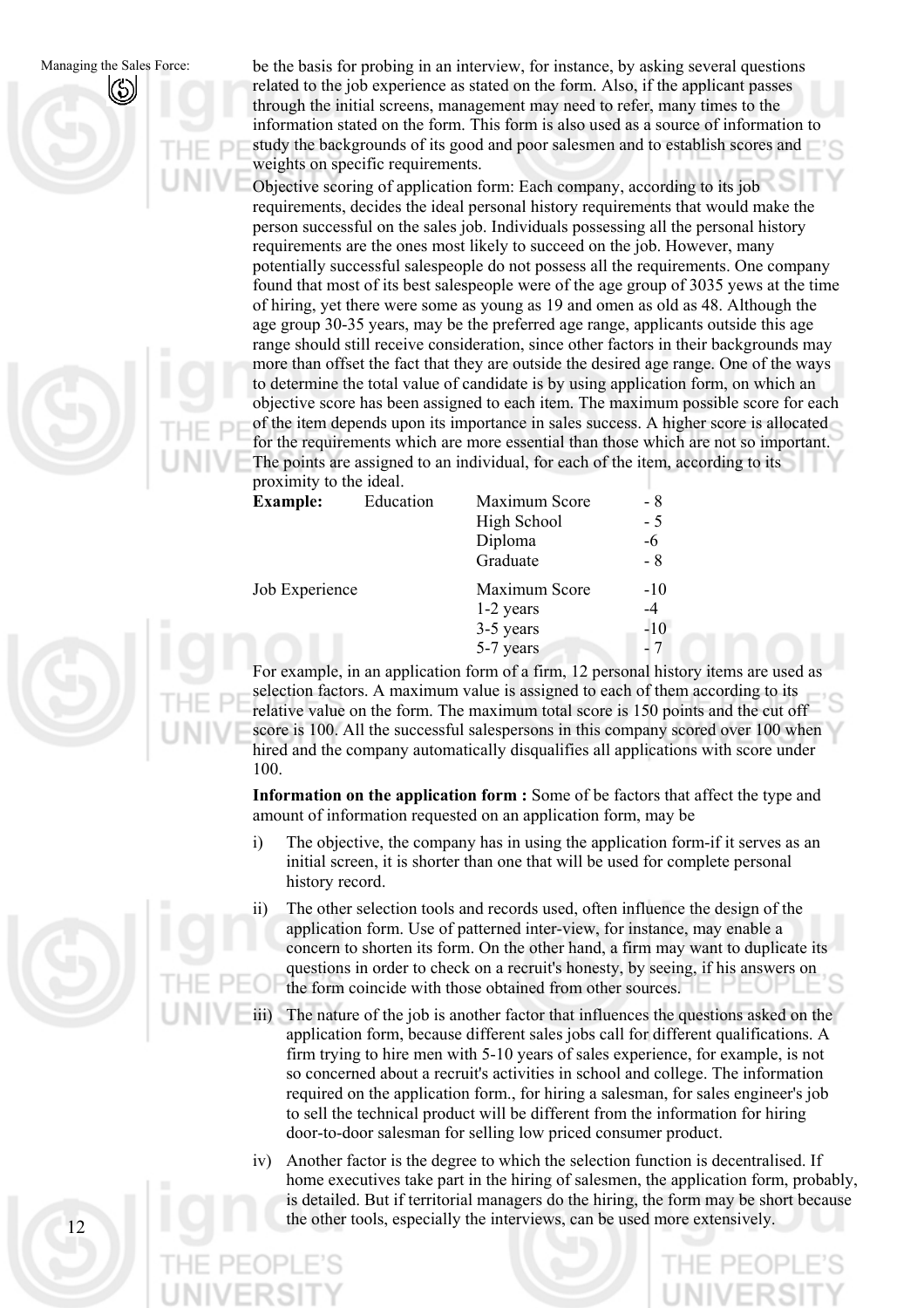Job Analysis Recruitment Ideally each company should prepare its own formal application form, since no two companies have precisely the same information requirements. But, if a company has only a small salesforce and recuits relatively few people, the time and cost of preparing its own application from may warrant the choice of a standard form. Certain items of information, which are almost always relevant to selection decisions, make the standard form. the information that is typically requested on standard form includes personal background, education and employment record .Company using standard application form can obtain the additional information required , during the interview.

## **Activity 3**

Frame questions that you would ask ort be application form to determine whether an applicant possesses any of the following undesirable traits

- a) Has a history of not staying in one job for very long.
- b) Has domestic problems.
- c) Does not get along well with other people, is the lone wolf type.
	- …………………………………………………………………………………………
- ………………………………………………………………………………………… …………………………………………………………………………………………

#### **Interview**

The interview is the most widely used selection tool and in some companies, it comprises the entire selection system. This tool may be used as preliminary interview for initial screening of applicants and plays an important part in the subsequent stages of the hiring process as final interview. This is the most satisfactory tool to find out something about conversational ability, general appearance, personal impact on others and certain behavioural aipects. Personality traits like initiative, imagination, aggressiveness, tactfulness; enthusiasm can 'Come out, when an applicant is talking. Another purpose of interviewing is to verify and supplement the information obtained through other tools-Unusual cr omitted references on the application form can be discussed,or more details about personality, attitudes and previous work experience can be explored. For example, the applicant might have stated that he was a district sales manager in some previous job. The prospective employer muyuok: What were the man's responsibilities? How many employees did he super<sup>v</sup>ise? What were his administrative duties? It is important that the interview serves axatwo-way channel of communication. The interview is not only a means by which acompany Menniuexuo applicant's fitness fort6e job; it also offers the employer an opportunity to answer the recruit's questions about the company and the job. He can be told about such things as the nature of the job, the physical and social conditions involved, the compensation, the nature of training and supervision and the opportunities for the future. The nearer firm is to hiring a man, the more information it gives to an interviewee.

**Interviewing decisions:** The following important decisions are arrived at, by the management regarding interviews:

**Who and where:** Persons to do the interviewing and place for interviewing depends upon the she and degree of decentralisation of sales Organisation. In large and highly decentralised organisations, it is done at local and regional level by district/branch/regional sales managers e.g. New India Assurance Company. In medium size organisations with less degree of decentralisation.initial interviewing is handled at the branch level and final interviewing at the head office. Interviewing is the responsibility of top personnel of sales and marketing department in small and centralised organisations.

**How many :**Number of formal interviews vary .with the selling style of the company. One large steel which needs salespeople do the highly specialised selling to important customers, puts the applicants through three interviews, involving regional sales managers, the general sales manager and marketing vice-president. An office supply manufacturer, which requires sales personnel for routine trade selling, many hire applicants after two interviews. In another situation, where salesmen are required for door-to-door selling of simple products, one interview is enough together the necessary information.

and Selection



13

'HE PE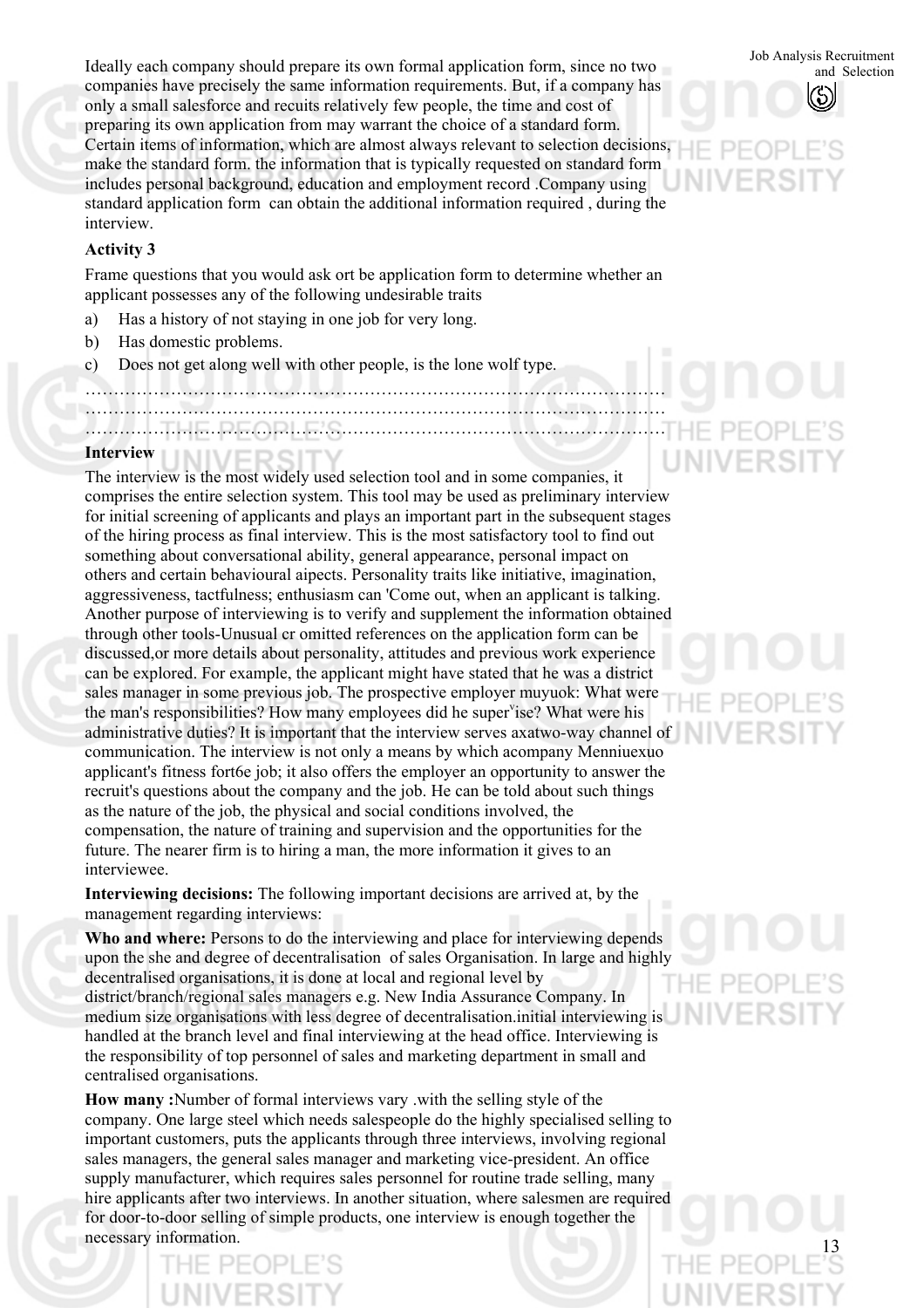





**When:** The interview may be used at the initial stage of screening process as preliminary interview and it also usually plays an important part in the subsequent stage of the hiring process, as final interview. At the initial stage, its main purpose is to quickly eliminate the applicants whose qualifications do not meet the job's basic requires , its. For example, a few of the company executives visit the college campus to do the initial screening of people, who have responded to the company' s advertisement in the college. The detailed/depth interview is used at the later stage of the selection process. It is more time consuming and requires people with expert skills to probe the personality traits of the candidate in depth. **Techniques of Interviewing** 

**i) Patterned/structured interview:** It is totally guided and highly standardised technique of interviewing. The interviewers are given a specific list of questions or an outline of questions, designed to elicit a basic core of information. Each man interviewed is asked these questions and answers are recorded on standardised form. Since all the applicants are queried on the same points, different persons can do the interviewing at different places and the results will still be comparable. The reasons for using this technique of interviewing can be attributed to the situations, where the interviewing is to be done at different regions/ branches simultaneously or where the interviewers may not know in detail about what the job entails and what are the necessary qualifications, or, they may know what qualifications are necessary for the job but they may not know what questions will bring forth the information about the applicant's possession of these characteristics, or interviewers may be unable to interpret the answers in non-structured type of interviews.

**ii) Non-directed/non-structured interview:** This method does not follow a set format; instead it involves a relaxed discussion. The candidate is urged to talk freely about his business experiences, home life, school activities, future plans and on certain outwardly irrelevant topics. The interviewer asks few questions and says only enough to keep the conversation rolling along the desired line. The theory for this type of interview is that it produces truthful answers and thus draws out the real person. This technique yields maximum insight into an individual's attitudes, interests and personality traits. The interviewer is allowed maximum freedom in determining what will be discussed during the interview to probe an individual's personality in depth. Obviously, the major problem is that it requires skilled and experienced people for administering and interpreting it. Also the value of standardisation is lost in the non-structured type.

**iii) Semi-structured interview:** Most firms today use interview that falls somewhere between the two extremes discussed above. Usually the interviewer has in mind a prepared outline of topics to be covered during the interview and also has the freedom to deviate from the plan and to determine the depth to which a topic will be pursued for each candidate, at the time of interview itself.

**iv) Stress interview:** It is a more complex and sophisticated technique of interviewing. The interviewers create stressful environment for the candidate through interruptions, criticism, by asking him for solutions for tricky situations, by rapidly firing questions. While interviewing, the intervewer may hand the applicant an object and say, " Here, sell this to me," and may then raise unreasonable objections during his sales presentation. This technique is used for selecting the sales personnel who are supposed to work under stressful conditions in actual selling situations. The stress interview needs to be planned, administered and interpreted by well trained interviewers.

**v) Rating scales:** One shortcoming of the interview is its tendency to lack objectivity, a defect that can be reduced through rating scales. These are so constructed that interviewer' s ratings are channelled into limited choice of responses. For instance, in evaluating an applicant's general appearance, an interviewer is forced to choose one of the three answers nicely dressed, presentable, untidy. It results in more comparable ratings of the same individual by different interviewers. One drawback of the rating scale is the lack of precise description of many personal qualities. It is a good practice, therefore, to encourage interviewers' to explain ratings in writing whenever they feel that the comments are needed. Examples : **Enthusiasm :** Bored, somewhat indifferent, normal enthusiasm, sparkling effervescence. **Judgement** Jumps to conclusions, less than sound reasons for opinions; sound opinions

and reasons, excellent judgement and uses reasons as problem solving device. **Sales drive:** Low, normal, above average, pushes himself.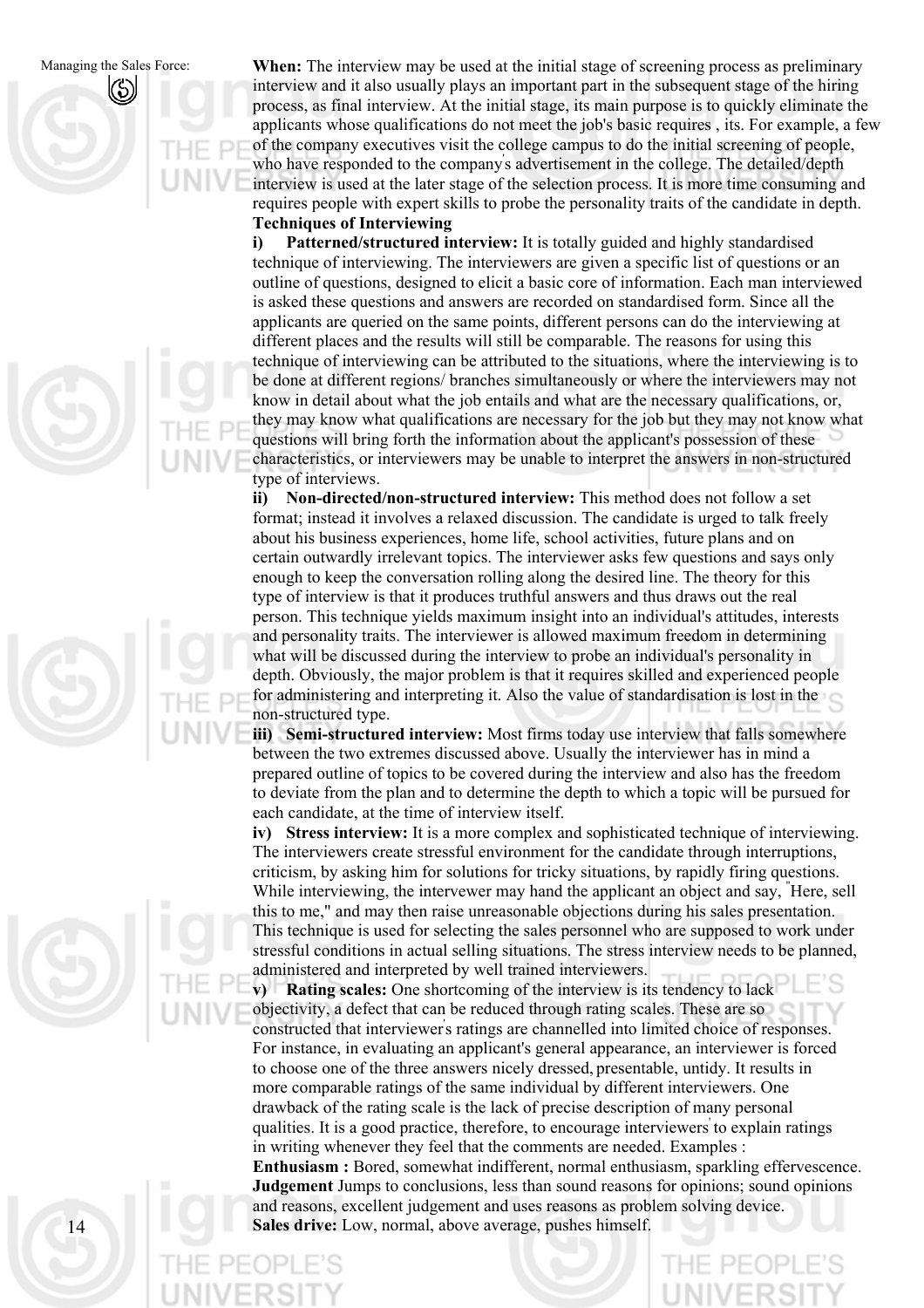Job Analysis Recruitment **Attitude:** Negative and complaining, pessimistic, positive and healthy, strong loyalty.

**Guidelines for interviewing:** Some general guidelines that will assist one in doing the effective interviewing are suggested below:

**i) Prepare for the interview:** Effective interviewing requires adequate pieplanning to be done prior to the interview. This involves renewing the job description, the company's personnel policies and procedures and existing data about the candidate. The review will enable the interviewer to determine exactly what he wants to know about the candidate and prepare the topics for discussion.

**ii) Established rapport:** A pleasant relaxed atmosphere must be established during the interview. The interviewee must be made to feel at ease by asking general questions about his family, education, experience, that is the subjects about which most people feel free to talk about. A quick review of the interviewee's application form may suggest a suitable opening for it. A pleasant rapport between interviewer and applicant must be maintained throughout the interview.

iii) Listen and observe : It is important for a successful interviewer to be a good listener and good at observation. He begins to learn about the candidate, as soon as, he enters the room-Is the applicant dressed appropriately? Is he/she poised and confident? Alert? Observation provides many a clues about the personality of the applicant. For instance, clasping and unclasping of hands, fidgeting, not maintaining eye contact are sighs of nervousness, uncertainty and lack of confidence.

**iv) Taking few notes:** Most interviewers will need to refer to notes about the performance of the candidate at the time of the, interview, for evaluating him, for selection decision. However, taking notes during an interview distracts the applicant and slows down the tempo of the interview. So, in most of the situations, candidate should be marked on the evaluation sheet after he/she has left the room.

**v) Select a suitable environment**: The interviewer must make sure that the setting is appropriate and conducive for interviewing and there are no interruptions during the inte<sup>r</sup>view.

# **Activity 4**

When interviewing an applicant for a sales job, management is ordinarily interested in complete answers to the following 3 points,

- a) How badly does the applicant want the job? -
- b) Can the job furnished him with the success he wants or offer him the opportunity to realise his goals in life?
- c) Will he strive to achieve the level of work his capacity will allow?

Prepare a series of questions, an interviewer might ask with respect to each of these three points

| a            |   |
|--------------|---|
| $\mathbf{b}$ | . |
|              |   |
| $\sim$<br>◡  | . |

# **Psychological Tests**

Use of psychological tests as selection tool, though still in its infancy, is increasing for the reasons like-greater importance being given to selection as the sales management is becoming more formalised, rising cost of selection and training, increased size of sales force and increased knowledge of psychological tests and their applications. Psychological testing refers to having the recruit answer a series of written questions, the proper answers to which

and Selection



HE PE **JNIVER** 

F PFO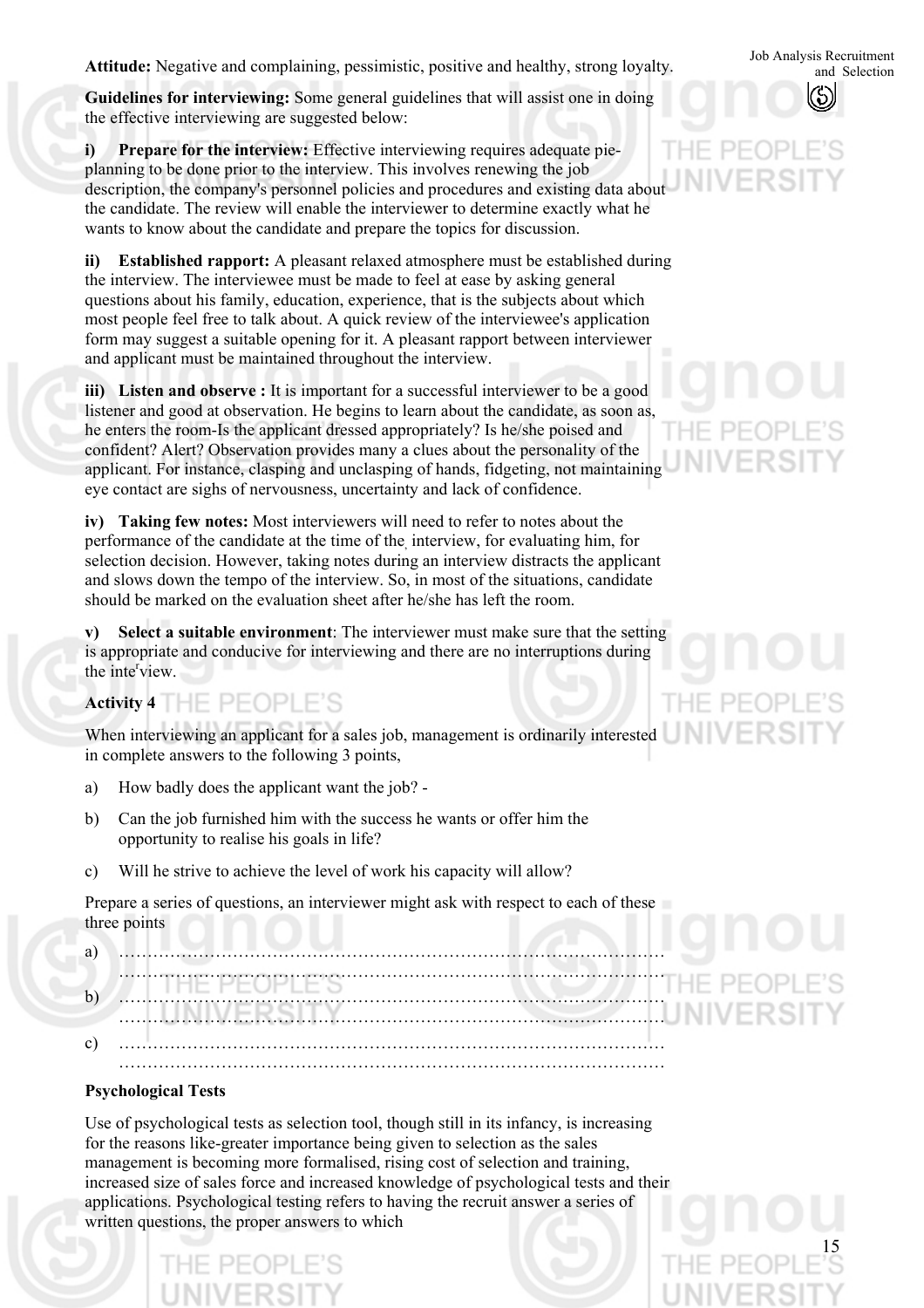have been previously determined. The major purpose of testing is to identify and measure more accurately, the various aspects of person's behaviour such as intelligence, achievements, interests aptitude, personality traits, etc. It requires trained specialists for designing, administering and interpreting the psychological tests.

**Factors conducive to successful testing:** The existence of following conditions are conducive to, a successful testing programme:

- i) ' The firm hires a relatively large number of men and its cost of training per person is quite high.
- ii) The firm is hiring young inexperienced men about whom little is known.
- iii) The persons being selected are not likely to be test wise, i.e. danger of faking is minimised.
- iv) The executives responsible for interviewing the recruits are not adept at discovering personality traits and selling aptitude.
- v) In companies, where the cost of a man' s future development is high, the expense of testing may be a small insurance premium, just to be more accurate in judging a candidate.

Types of Psychological Tests

- i) Tests of Ability Tests of mental ability
- ii) Tests of Habitual Attitute tests Characteristics Personality tests

Tests of special abilities Interest tests

iii) Achievement Tests

**Tests of mental ability :** Give the administrator some idea of the man's present abstract intelligence. These tests are designed to show how well a person reasons, thinks, and understands and thus measure the abilities like problem solving and learning. Beyond a minimum level, this type of intelligence is seldom of vital importance in selling. In the alternate, if the sales job requires a man with higher than average intelligence, because of its being a complex job, then probably such intelligence tests should be made a part of the selection process.

Tests of special abilities : These tests measure the sales aptitude and the special abilities required for a person to be successful in sales position. Sales aptitude tests are designed to find out the recruit's behaviour in certain common selling and social situations. One such test asks, "You are a sales clerk. The best of your response to the customer's objection, `It is not exactly what I want', would be :

- a) Do let me show you another style that is very popular this season.
- b) This is the latest style.
- c) I am song you didn't like what we have.
- d) We expect another shipment of articles next month.

Many sales managers administer their own informal aptitude tests by way of a situation in which they give a product to the recruit and say, "Here, sell this to me." General sales aptitude tests are used for measuring the basic qualities of a good salesman and specially designed sales aptitude tests are used for measuring special qualities required for a particular type of sales job of a company.

**Tests of habitual characteristics :** These tests gauge how the prospective employee would normally act in his daily work, i.e. when he is not at his best behaviour.

**Attitude tests :** Are more appropriate as morale measuring techniques.. They are used to ascertain employee's feelings towards working conditions, pay, advancement opportunities and like. Used as sales personnel selection device, they make limited contribution by identifying abnormal attitudes on general subjects.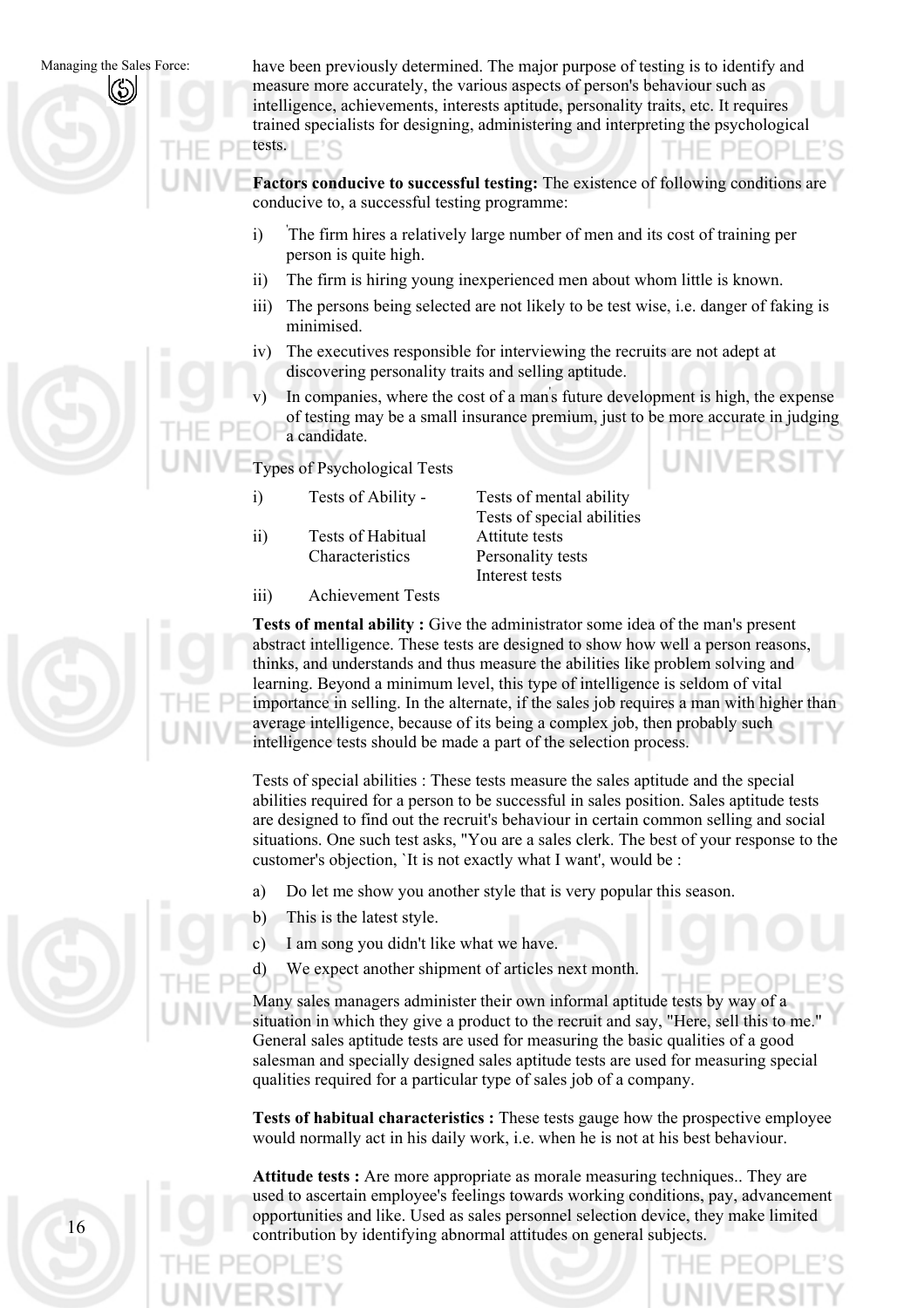Job Analysis Recruitment **Personality tests-..** Success in selling depends mainly on the multitude of behaviour traits called personality. By adroitly asking many questions concerning what the test taker would do in certain situations, how he feels about certain things and what his attitudes are towards various occurrences, the test hopes to uncover specific personality traits. These tests attempt to identify and measure the traits like stability, tact and diplomacy, self-sufficiency, self-control, dominance, initiative, etc. The obvious difficulties in using these tests are first in stating precisely what aspects of personality *are* true job qualifications and then finding and designing tests which would measure these aspects correctly. These tests need to be administered and interpreted by skilled testers.

**Interest tests:** The basic assumption implicit in the use of interest tests is that a relationship exists between interest and motivation. Hence, if two persons have equal ability the one with greater interest in a particular job will be more successful salesman. Interest tests measure the extent to which one's interests are similar to those of successful people in a given occupation: Probably, a person who scores low on an interest test will not make a good salesman. These tests are relatively easy and inexpensive to administer.

**Achievement tests :** Provide an assessment of expertise, an applicant possesses in such areas as customer relations, marketing channels. product, etc. These tests seek to deter-nine how much an individual has learned from his education, training and his knowledge about certain subjects.

## **Evaluation of Psychological 'bests**

Tests to be used for selection of salesmen are evaluated on the basis of following criteria

- **Validity:** A test is valid if it actually measures what it is supposed to measure. Following are the three ways to check the validity of a test : (a) A test is given to the present salesforce and test score of successful salesmen is compared with the score of unsuccessful salesmen. If there is close correlation between the score and job performance, the test is a valid test. (b) A test is given to all the applicants, but the test scores are withheld from the persons matting the selection decision. After the new salesman have begun work, their performance is compared with their test scores. Again the degree of correlation will reveal the validity of test. ((: mother way to validate a test is through the use of control groups. One group of salesman is chooses by making, use of tests along with other tools in the selection process, v% hire a. control group is hired without the benefit of testing. The job performance of both the groups is compared ,after a period of time to determine the validity of test. i)
- ii) **Test reliability**: It refers to the consistency of test results. A test has reliability, if an individual gets approximately the same score on subsequent retesting in the same type of tests. Perfect reliability is given the maximum score of I . The tests having the reliability near one, are considered as reliable tests for use in selection process.

#### **Reliability**

**Example:** Social intelligence test .45 Numerical ability test .95 Vocabulary test . 75

iii) **Test objectivity:** If the scorer's opinion does not affect the test score, it is an objective test. For a good test, it is important to have high objectivity.

iv) **Time effort and cost**: Of administering the tests must be compared with their benefits. **How the psychological tests should be used** : Any test should be used only as an aid to judgement, and definitely should not be the deciding factor in determining who should be hired. It is a mistake to automatically accept or reject a given applicant on the basis of his test scores. They are a tool to assist the sales executive in selecting the right kind of salesmen, but they should not relied upon the exclusion of other tool. Test results may help in avoiding a serious error, but they must not make the selection decision for the manager. Sales executives need to recognise the fact that psychological testing, although capable of making a valuable contribution, is but one step in the selection system. The sales manager should not believe that the best score on a test means that the man is the best prospective employee. *All* that can be said is that a man does or does not fall within a range and all those"

and Selection

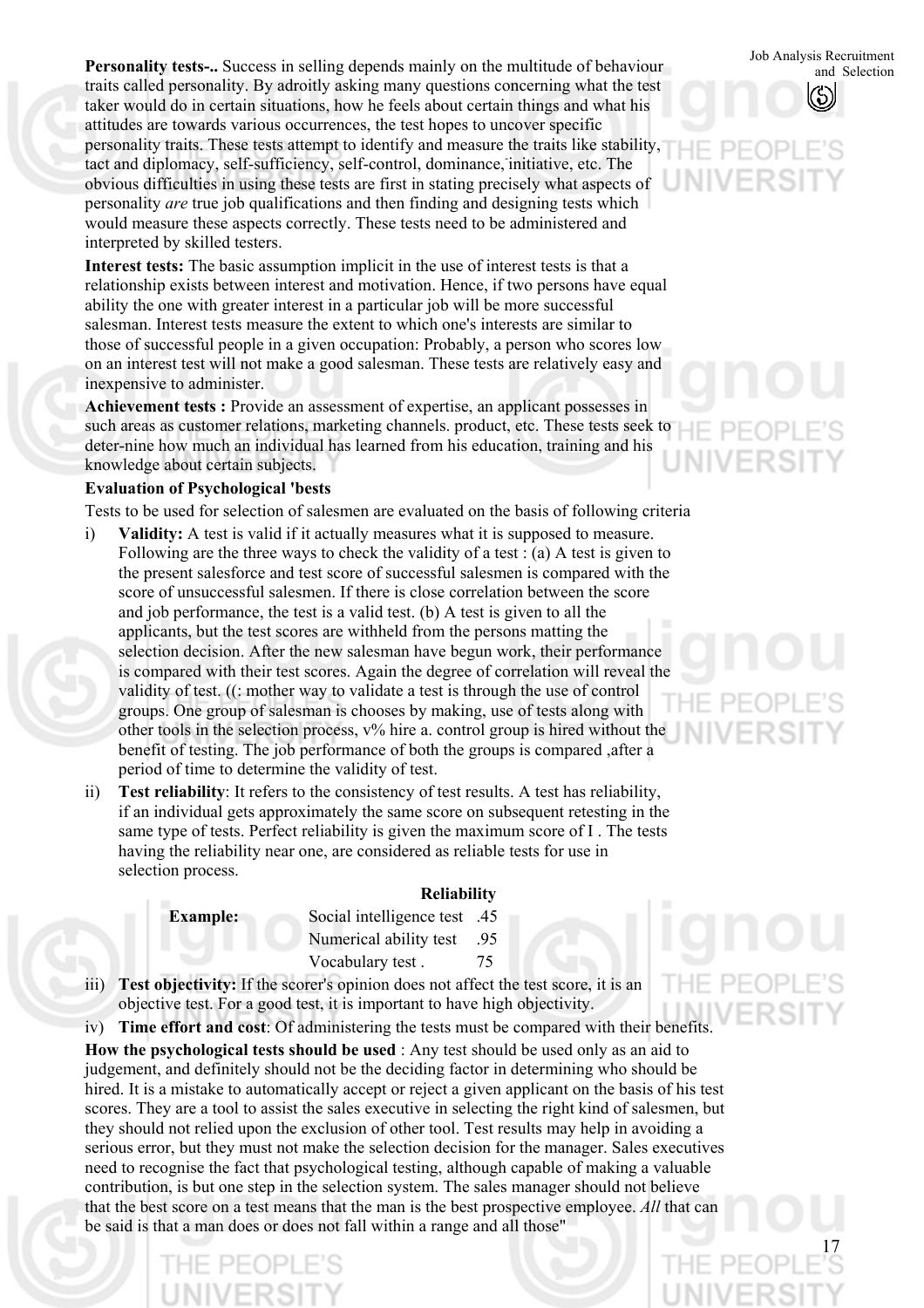Managing the Sales Force: who do fall within that range should be judged as being equally qualified for the job. Test results should be used to probe deeper into any questionable areas.

### **Activity 5**

The sales manager of one of the leading business machines manufacturers claimed that he uses psychological tests in selecting salesmen. When asked about their nature, he replied, One test has a lot of words in it, which must be matched with some other words and another test has a lot of figuring that must be done. The third gives several numbers or letters in arow and asks the test taker to give the next number in the series." What are the tests that the company is using'?

......................................................................................................................................... .........................................................................................................................................

........................................................................................................................................ **References** 

Names of references are sometimes requested on the application form by the company. As a selection tool, the basic purpose of the reference is to verify the facts such as the dates of employment. earnings, sales volunie, absenteeism and the nature of the past selling job. The typical procedure is to check the references by personal visit, telephone or letter.

## **Physical Examination**

Many sales jobs are very demanding physically and/or mentally. So, near the end of the selection process, some companies require a physical examination to eliminate the candidates who do not meet the minimum physical qualifications deemed necessary for the job.

# **Activity 6**

Given some specific examples of how each of these following factors can influence a company's choice of selection tools for its salesforce:

.........................................................................................................................................

........................................................................................................................................

.........................................................................................................................................

- a) Calibre of the salespeople
- b) Nature of the job
- c) Financial condition of the company.



Appropriate recruiting and selection policies and procedures, and their skilful execution, result in greater overall efficiency of sales department. A higher grade salesperson is produced, and the advantages of having such employees make an impressive list-better work quality, improved market coverage, superior customer relations and a lower ratio of selling expense to sales. Moreover, good selection fits the right person to the right job, thereby increasing job satisfaction end reducing the cost of personal turnover. In addition, training costs are reduced,other because those hired are more capable of absorbing training or because they require less formal training.

# **9.9 SUMMARY**

The recruitment and selection of sales people constitute one of the primary. responsibilities of sales management. After a thorough analysis of each sales job, the sales manager prepares a list is of qualifications to be used in recruiting. Depending upon the type of job to be filled and company policy, the sales manager then seeks applicants through various sources-educational institutions, other departments within the company, employment agencies, advertising and even competing or noncompeting firms. Managers must evaluate the po6l of applicants in order to select the most promising candidates. The selection process involves the use of application forms, inter-views. references and psychological tests in order